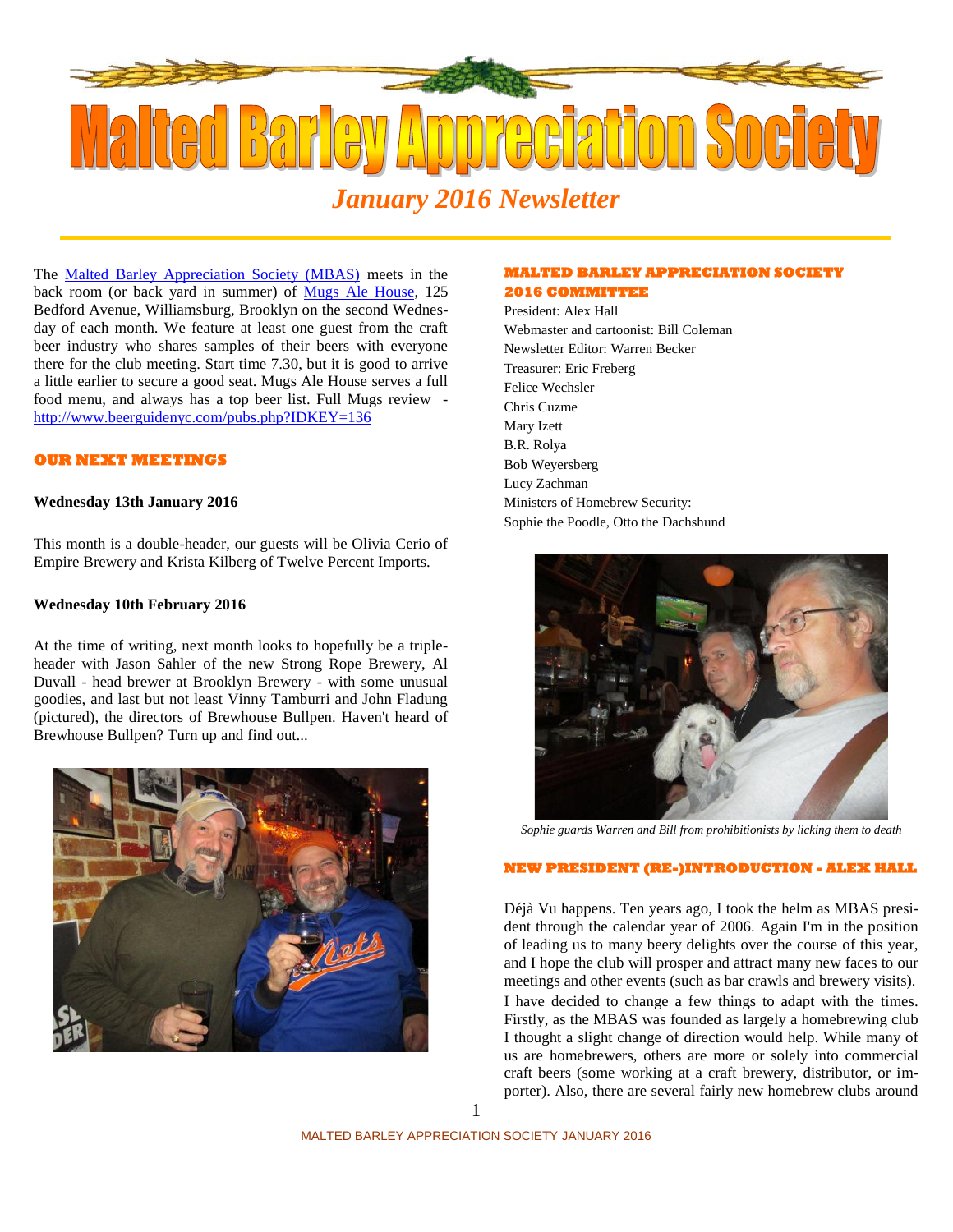the city - including our friends in nearby Greenpoint, The Brooklyn Brewsers. Plus of course the original NYC club, The New York City Homebrewers Guild. Therefore I want to label our club as, basically, one for general beer geekery to encourage people to attend who may still think it's just for homebrewers. Of course, as always, I do encourage the brewers among us to bring and share homebrew.

The second change is a big one, and regards annual dues. The \$20 annual dues payable at the beginning of the year is hereby scrapped with immediate effect. I am replacing that with a request to everyone at our meetings to contribute \$2 for every meeting you attend. This will be collected during each meeting. The money raised will go towards funding the future printing of club t shirts as 'thank you' gifts to our guests, and eventually also replacing our unique sampling glasses when needed. I have introduced membership cards, please bring these to each meeting (you will be issued one on turning up if you don't have one already). For each month's \$2, your card will be stamped. For anyone attending more than 10 meetings in the year, the 11th and 12th will be free as I don't want to raise the \$20 former dues by default. I think this system is fairer to people who may only attend some meetings, they will pay less over the course of the year. If for any reason there is no guest from the craft beer industry (unlikely but possible), that month's \$2 will be waived. All are welcome to attend our meetings (except maybe Donald Trump), and it is so much less formal for everyone now there are no annual dues payable.

At the meetings, please always generously tip the staff at Mugs Ale House. Our guest's beers imbibed at the meetings are always free and therefore the staff are losing out on bar sales - and they graciously store, bring out, wash up, and put away our club glasses.

I will be actively planning club events such as bar crawls and brewery visits, so watch for announcements on our website http://hbd.org/mbas - and Facebook page, and of course in this and future newsletters.

You may have noticed the absence of a club newsletter for the last few months due to various factors. I intend to make sure not only do we have a monthly newsletter again, but one that is expanded and with new features. Anyone wishing to write about any relevant craft or homebrew beer topic is very welcome to submit a piece for publication.

Finally, huge thanks to Barbara Klauke and Dan Kelly for sharing the 2015 presidency and ably taking us forward another year. Regarding the newsletter, big thanks to Warren Becker for volunteering as editor. Thanks also to Eric Freberg for continuing as treasurer, and Bill Coleman (one of our founders back in 1994) for continuing as webmaster and Salty Dog cartoonist. And, last but certainly not least, love, hugs, and many thanks to my lovely ex-presidential wife Felice Wechsler for enabling me to revel in the heady heights of presidential beer geekery. You'll always be my First Lady.

~Alex Hall ... alex37407@gmail.com

#### **DECEMBER MEETING RECAP**

by Alex Hall

As is traditional each December for the MBAS, our guests were Joel Shelton, B.R. Rolya, Bob Weyersburg, and Jim Turner- Barnes of Shelton Brothers importers. Here are the delights they brought to share.

1. **Baird 'Shizuoka Natsumikan Ale' (6.0%)**. This interesting Japanese beer is brewed with wheat and fresh natsumikans grown near the brewery, which are picked and peeled by hand. Good for pairing with a variety of foods.

2. **Dieu du Ciel 'Disco Soleil' (7.2%)**. From Canada, this is an interesting IPA brewed with kumquats and citrusy American hops.

3. **Mikkeller 'Årh Hvad?!' (6.8%)**. Mikkeller's interpretation of Orval, hopped four times with Styrian Goldings and fermented with Brettanomyces. Brewed in Belgium at De Proef.

4. **De La Senne 'Zwarte Piet' (8.2%)**. Strong dark Belgian ale names after a now controversial Christmas character, translated as 'Black Peter', from Dutch folklore. The label design was taken from an old Tintin comic (controversial in itself). We joked it could be the official beer of the Trump campaign.

5. **The Monarchy 'Methusalem' (10.0%)**. A great version of a classic Adambier, a smoky, slightly sour and hoppy strong Altbier. This style enjoyed much popularity in 19th Century Dortmund. Very interesting. An offshoot of Freigeist, The Monarchy began production in 2012 reintroducing long-lost Teutonic regional styles like this.

6. **To Øl** *'***Nelson Survin' (9.0%)**. Not a typo, this is a sour double IPA hopped with Nelson Sauvin.

7. **Mikkeller 'Simcoe' (8.9%)**. A big, juicy double IPA, fresh tasting with grassy Simcoe hops.

8. **Page 24 'Barleywine' (10.9%)**. A great strong French ale (near the Belgian border) fermented with ale and champagne yeasts. It's a British style barleywine but using some American hops.

Jim then cracked open a couple of other goodies not on the main Shelton Brothers' bill...

9. **Pretty Things 'Fumapapa' (12.0%)**. Huge imperial stout, 2014 vintage, from a brewing operation that recently ceased and will be missed. Rich and smoky.

10. **Allagash 'Midnight Brett' (7.3%)**. American wild ale, chocolate brown in color, brewed with wheat and rye malt. It was hopped with a blend of Perle, Glacier and Simcoe, and fermented with Brettanomyces.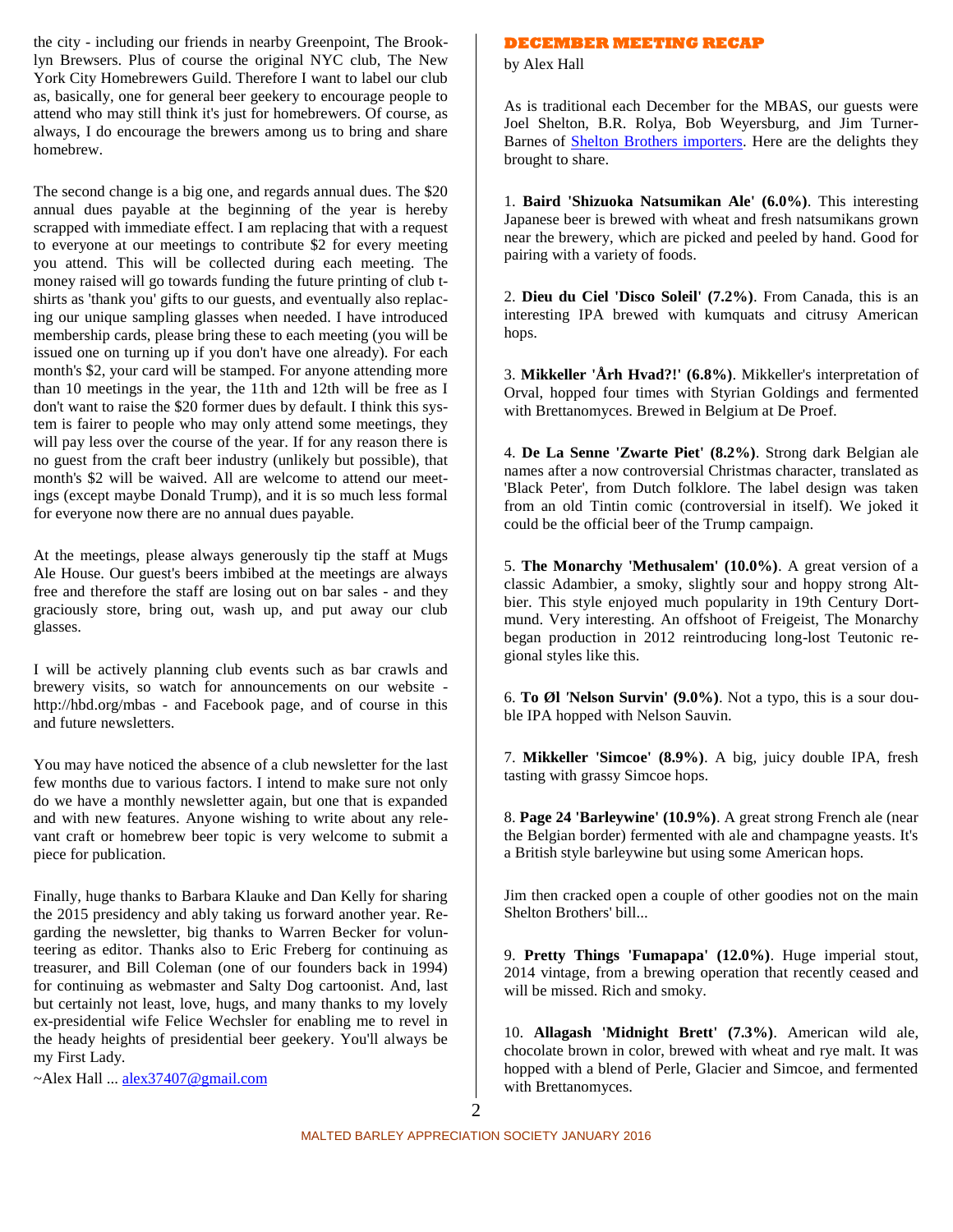

#### **LOCAL BEER NEWS**

Only selected items will be listed here, for beer bar and brewery news check out http://www.beerguidenyc.com/news.php - and also http://www.gotham-imbiber.com.

Congratulations to Jason Sahler on opening Strong Rope Brewery recently. His taproom and beers are top notch. The same goes to Rich and Lisa Castagna with expanding Bridge & Tunnel Brewery to a proper 10 barrel brewing operation now based in Ridgewood, Queens.

We wish the very best of luck to former MBAS presidents Mary Izett and Chris Cuzme for embarking on the road to opening their own brewery - Fifth Hammer Brewing Company.

If you hadn't heard, Chelsea Brewery are now back in business up in the deepest Bronx after a lengthy spell in limbo after the closure of their Manhattan brewpub. Cheers to head brewer Mark Szmaida for finally being able to be a hands on brewer again, rather than overseeing a construction site! Chelsea's beer recipes will be similar to what was brewed at the former brewpub, with the exception of the Sunset Red which has metamorphosised into a very pleasant English ESB.

Coney Island Brewing Company, now part of the Boston Beer Company's Alchemy & Science innovative arm, opened a 10 barrel brewery in August. A short walk from the subways' southern terminus, this replaces the tiny nano system that was washed away by Hurricane Sandy.

On the bar and restaurant side, our friend Jimmy Carbone of Jimmy's No.43 in the East Village is tapping a cask every Saturday. Recently he got his hands on a rare cask of J.W. Lees Harvest Ale, a barleywine from Manchester, England. There's no describing how good that was!



#### **TEN YEARS AGO REMEMBERED**

The original Blind Tiger location on Hudson Street had just closed, your new president trekked there for the last 11 days (despite the transit strike, remember that?) and documented it in our January 2006 newsletter - http://hbd.org/mbas/pdf/jan06.pdf - and also in The Gotham Imbiber which was a printed beer fanzine back then - http://gotham-imbiber.com/17gotham.pdf

Also from 10 years ago, The Happy Deli near Times Square - a pioneering beer store - closed on 15th January 2006. Pesky property developers meddling in our beer geekery, pah! Better news was that up in Westchester County, a fledgling 20 barrel brewery had just started up. The name? Captain Lawrence. Sixpoint Craft Ales had just released a hand bottled, individually numbered and signed imperial stout, Bolshoi, on a very limited basis. The name was unreadable to most people as it was in a wacky Cyrillic typeface (pictured with a four legged guardian).



3